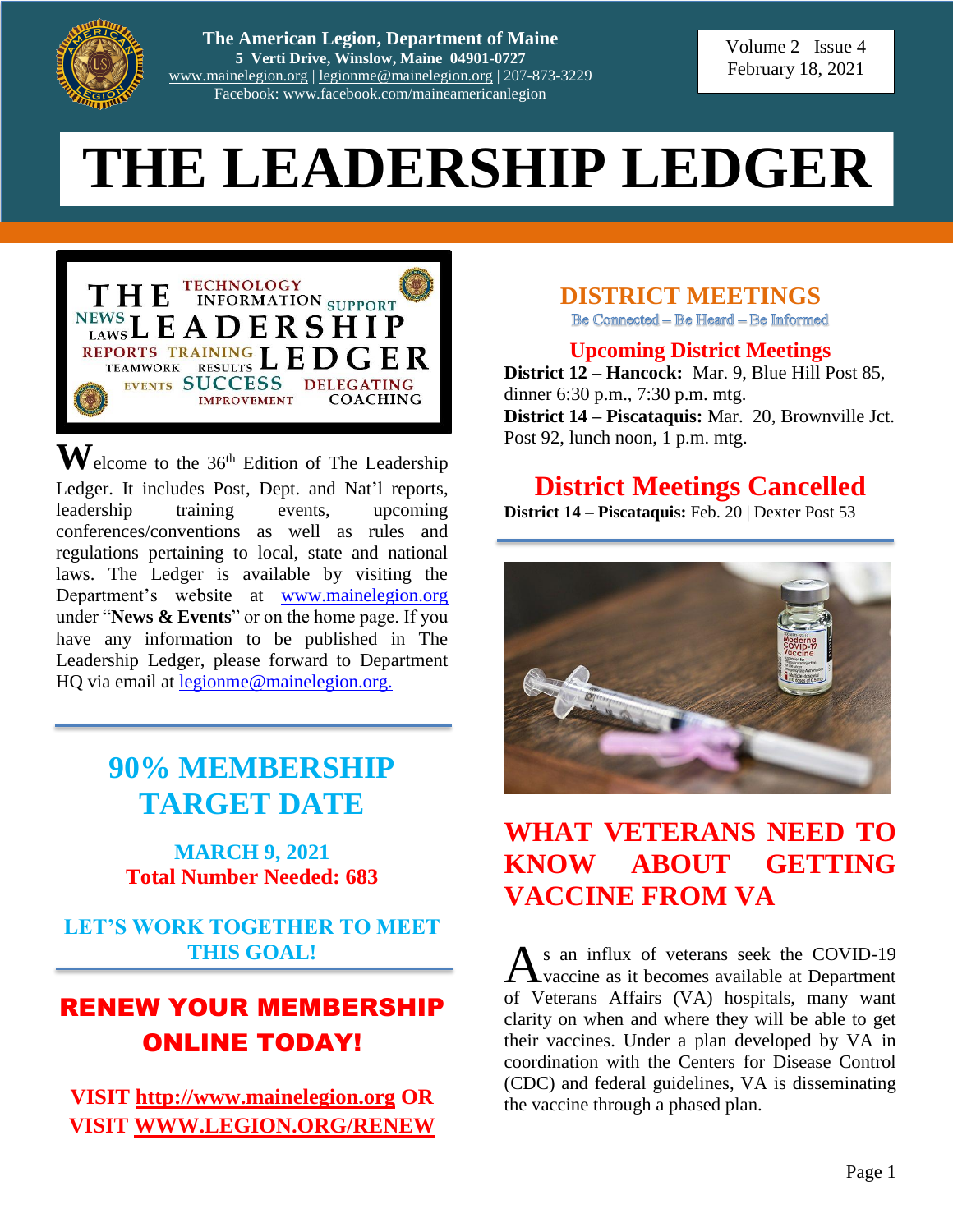According to VA, the phased plan will enable it "to do the most good for the most people" during this time.

Under the current plan, VA health-care personnel, veterans living in VA long-term care facilities and veterans who are at higher risk for serious complications or death due to COVID-19 are able to get their vaccines now. These high-risk veterans include those with chronic kidney disease, chronic obstructive pulmonary disease (COPD) and asthma, in-patient spinal cord injuries and disorders, and those with comorbidities. Additionally, family caregivers who are enrolled in the Program of Comprehensive Assistance for Family Caregivers are eligible for vaccination when the veteran they care for becomes eligible, according to VA.

For more information and to determine if you're eligible to receive your COVID-19 vaccine from VA, [visit this web page.](https://www.va.gov/health-care/covid-19-vaccine/) Additionally, veterans can find their local VA health facility and its current plan by [visiting this VA page.](https://www.va.gov/find-locations)

Due to a larger percentage of high-risk patients within the VA health-care system compared to the general public, it may take longer for veterans not at an increased risk to receive their vaccine. In some instances, it may be faster for a veteran to receive a vaccine through their state rather than through VA. You can find information on [your state's COVID-19](https://www.cdc.gov/vaccines/covid-19)  [vaccine distribution plan here.](https://www.cdc.gov/vaccines/covid-19)

"The American Legion has the utmost confidence in VA to balance the vaccine rollout, while prioritizing the most vulnerable veterans and health-care providers," said Mario Marquez, director of The American Legion's Veteran Affairs & Rehabilitation Division. "VA has assured us they will provide this balance with site-specific resources, needs, availability and local status of the pandemic."

In order to be eligible to receive the COVID-19 vaccine through VA, a veteran must be enrolled in the VA health-care system. However, veterans attempting to enroll in VA health care for the first time who fall into category 8g, will not be eligible for the vaccine as they are also not currently eligible for VA health care. This is due to a VA change in policy from 2003 which removed 8g eligibility as these veterans do not have a service-connected disability and their income exceeds the allotted amount to qualify for VA coverage.

The American Legion supports 8g reintegration into VA health care. At the 2016 National Convention, the [National Executive Committee](https://archive.legion.org/handle/20.500.12203/5566)  [approved Resolution No. 2](https://archive.legion.org/handle/20.500.12203/5566) that called for the reinstatement by VA.

"The American Legion stands behind providing access to VA health care to veterans regardless of their economic status," Jeff Steele, an associate in the National Legislative Division, told the House Committee on Veterans Affairs on Dec. 2, 2020.

The American Legion is also on record in recent testimony, supporting legislation that calls for standing up a bipartisan commission on veterans health-care eligibility and benefits design.

As more vaccines become available, VA plans to offer free COVID-19 vaccines to all veterans receiving VA health care who want one. If you are a veteran who is not currently enrolled or receiving health care through VA, [visit this web page to apply.](https://www.va.gov/health-care/how-to-apply/)

For additional information, contact an American Legion service officer who is specially trained to provide expert assistance, free of charge, to veterans and their families. To find a service officer near you [click here.](https://www.legion.org/serviceofficers)

*The American Legion February 3, 2021*

# **DONATIONS**

Vet Aid

David Crosby, Cooper, ME  $$20$ 

# **FREQUENTLY ASKED QUESTIONS hy is the Consolidated Post Report (CPR) so W**

**important that every post should submit one?**

When the National Commander testifies before Congress, the Consolidated Post Report (CPR) data is used to provide numerical data of what the collective American Legion is doing. Leadership at all levels of the organization need to impress upon our posts that they need to report what they are accomplishing in their community. The CPR is important to the business of The American Legion.

The Federal Charter requires the National Organization to report to Congress on the activities of the corporation during the prior calendar year. The CPR is essential in collecting the data to compile this report to Congress.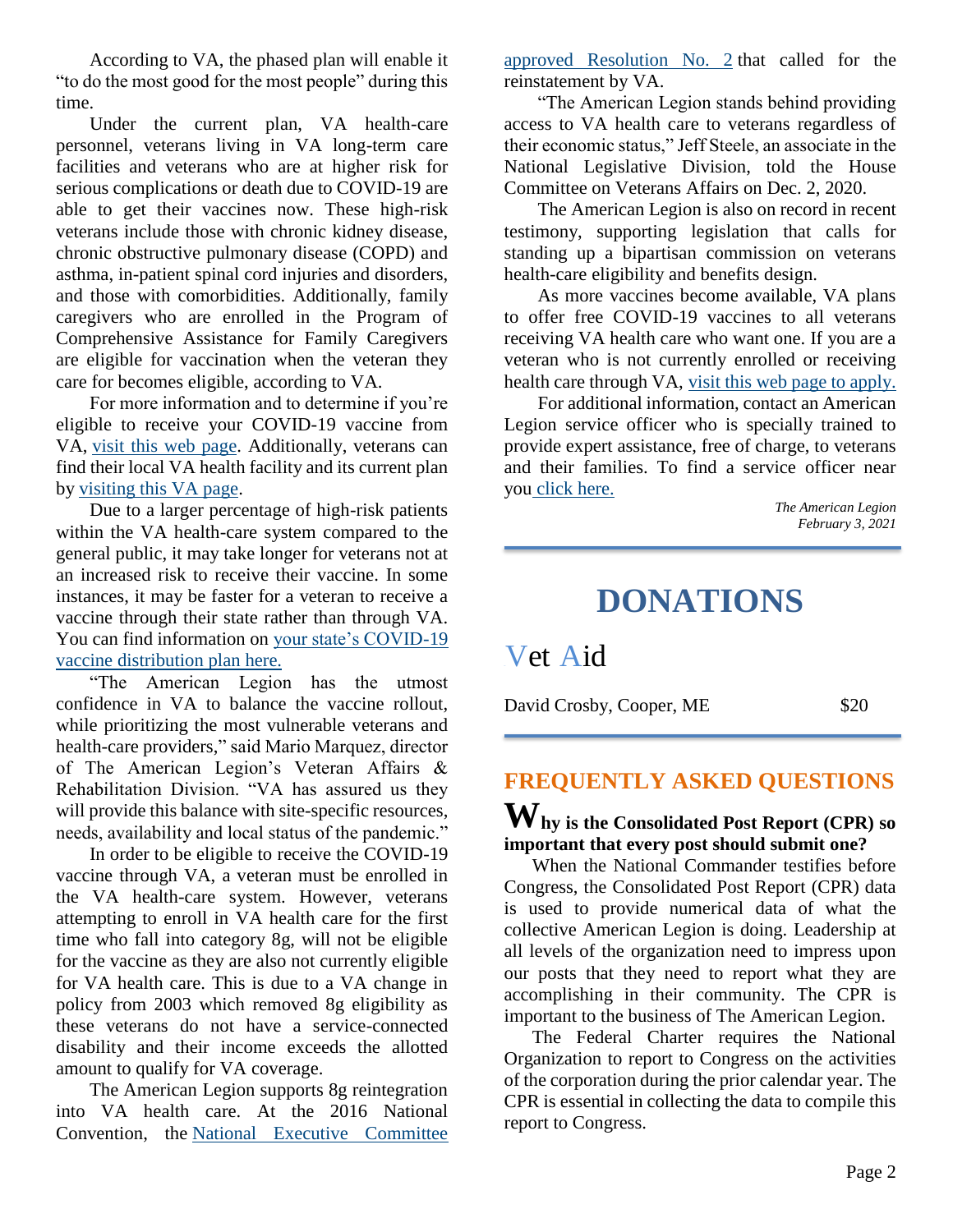Every post is most likely doing something in the community. It is important that the post leadership report what they are doing and at what level they are assisting. The post or department may fill out a CPR to just submit a report but the level of participation is what is essential. This is made easier by using the CPR form on [mylegion.org.](https://www.mylegion.org/) It has the capability to keep a running total and save the data until the next event. The magnitude of our numbers from just 68% (which is yearly average at National level) of our posts reporting has a major impact on Congress.

A department headquarters may also report program accomplishments on the department HQ post's CPR. For instance, if the department sponsors four young men to Boy's State, or department staff members donate blood during a blood drive, those activities should also be reported on the departments HQ CPR.

### **How can we get stories into** *The American Legion Magazine***?**

*The American Legion Magazine* is the nation's largest and best-read publication for veterans and their families. With a monthly readership of over 2 million, the magazine receives hundreds of submissions per month and can only publish a small fraction of them, balanced within an editorial calendar that addresses major issues facing our nation and the world. Submissions can be sent by email to [magazine@legion.org](mailto:magazine@legion.org) or by mail to *American Legion Magazine*, PO Box 1055, Indianapolis, IN 46206. Submissions cannot be returned, so the Magazine strongly urges members not to send original photos or documents.

In order to provide local posts and members a forum to share their stories, The American Legion Media & Communications Division has developed and maintains the [Legiontown USA](http://www.legiontown.org/) web site for members and posts to share their stories, photos and other materials. Many of those submissions are positioned on the Honor & Remembrance platform at [legion.org/honor](file:///C:/Users/alkmm/Desktop/FAQ/legion.org/honor) which appears online.

Often, a story and photo from a local post is bestsuited in a local, district or department publication. In order to reach national print media, the story and/or photo must relate directly to a national issue, value, resolution or initiative. Those who submit articles are encouraged to include a query letter that expresses the

National issue, value, resolution or initiative that matches the submission.

# **Are there any other** *American Legion periodicals?*

**T**he [American Legion Dispatch](https://www.legion.org/dispatch) is a national leadership publication that disseminates in print and by e-mail stories and information from posts that can be replicated across the country. Unique programs, membership initiatives, organizational articles and stories of community service are welcome in the Dispatch and can be submitted by e-mail at [dispatch@legion.org](mailto:dispatch@legion.org) or by contacting Editor Cameran Richardson at [crichardson@legion.org,](mailto:crichardson@legion.org) or by mailing to American Legion Dispatch, PO Box 1055, Indianapolis, IN, 46206.

There is also the Membership/Training newsletter created by the Internal Affairs and Membership Division. To subscribe to the newsletter please visit [legion.org/newsletters.](https://www.legion.org/newsletters/)

*[https://www.legion.org/dispatch/](https://www.legion.org/dispatch)faq*

# **PAST COMMANDERS CLUB**

**I**f you are a Past Post Commander of The American Legion, Department of Maine and have not yet paid your annual dues to the Past Commander Club in support of the James V. Day Scholarship, please do so as soon as possible.

Visit the Maine Legion website [http://www.mainelegion.org/pages/formsapplication](http://www.mainelegion.org/pages/formsapplications.php) [s.php](http://www.mainelegion.org/pages/formsapplications.php) and click on the **Past Commanders Club** (Fillable) form under Membership/Post Forms & Manuals. Mail form along with \$2.00 per member to The American Legion, Past Commanders Club, 5 Verti Drive, Winslow, Maine 04901-0727.

It is because of you, and the members and officers of your Post that The American Legion, Department of Maine can authorized 2 students to receive a \$500 scholarship each year. Thank you for your support!

#### **MILITARY TRIVIA:**

 $Q:$  How many military dogs were sent to Vietnam  $Q:$  & how many came back home?  $\mathcal{L} \cdot \&$  how many came back home?

*Submitted by Dwayne Hatfield, Mars Hill Post 118*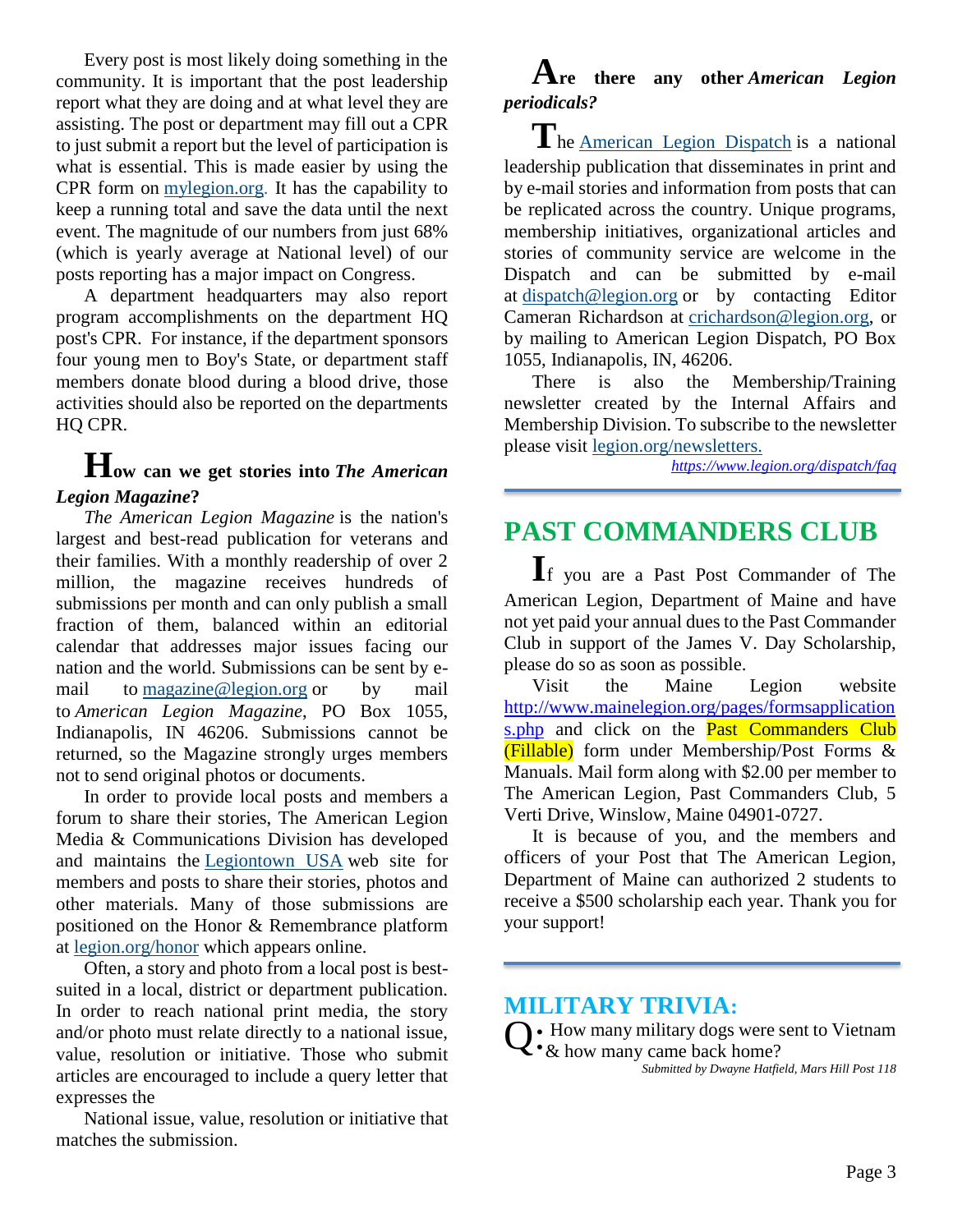# **VETERAN'S EMERGENCY FINANCIAL ASSISTANCE PROGRAM (VEFAP)**

o you know of a veteran in your community in **D**<sup>o</sup> you know of a veteran in your community in need of assistance? Someone who during these challenging times just needs a little help to keep them going? Maybe a veteran that is homeless? Or worst of all, a homeless veteran with children? If so, we want to remind you that The American Legion, Department of Maine can assist you to help these veterans during their difficult and troubling times. You can call us at 207-873-3229 Ext. 3 or visit our website: http://www.mainelegion.org/pages/resources/varesources.php

We will contact you as soon as possible and we hope to enable you to help veterans in need.

**SBA VETERANS SMALL** 

**SBA** 

**U.S. Small Business** Administration

**BUSINESS** 

**PROGRAM** 

**(VIRTUAL)** 

**When**: Weds., Feb. 24 & Thurs., Feb. 25 8:30am-4:00pm

**Register:** Visit **<https://sbavets.force.com/s/>** and under the "Boots to Business Class Details/Schedule, please select "Online Portsmouth, NS, ME"

Boots to Business is a training program developed to assist Veterans, transitioning service members and their family members in starting their own business, or growing one that they already have. Any Veteran, spouse and/or dependent children over 18 are welcome to participate!

After completing the 2-day Boots to Business session, participants will have the tools and knowledge they need to identify a business opportunity, draft a business plan, connect with local small business resources, launch their small business or grow one they have already started. If you have any questions, please contact Bill Card at 207-751- 7379 or email [william.card@sba.gov](mailto:william.card@sba.gov)

# **BUDDY CHECK: WELLNESS CHECK-INS WITH VETERANS**



**A**s American Legion members, our most sacred responsibility is to look out for each other and our fellow veterans. As a way to

reach out to members and former members who may need help, the National Executive Committee passed Resolution 18 during Spring Meetings in May 2019. The resolution calls for Buddy Checks to be conducted Legion-wide on the weeks of The American Legion's birthday, March 15, and Veterans Day. However, American Legion posts are encouraged to perform this vital function whenever it makes the most sense in their communities.

The idea is to reconnect with veterans who may need assistance but don't know where to go or who to ask. These contacts may be made by a personal visit, phone or email, or a combination. The important part is to reach out to veterans in your community to let them know you care and can provide whatever assistance they may need. It's what we do for our battle buddies.

For more information, follow this link on how to organize a Buddy Check, Sample Scripts, and FAQ's.

[https://www.legion.org/membership/buddycheck.](https://www.legion.org/membership/buddycheck) *[https://www.legion.org/dispatch/](https://www.legion.org/dispatch)faq*



# **SINGLE WEB SIGN-ON IS HERE**

re you a registered user of national American A re you a registered user of national American<br>Legion web resources, such as MyLegion.org, Baseball.legion.org, Legiontown.org or Legion.org? And are you tired of having to log in with your username and password each time you access the individual sites? Good news – a single sign-on is here!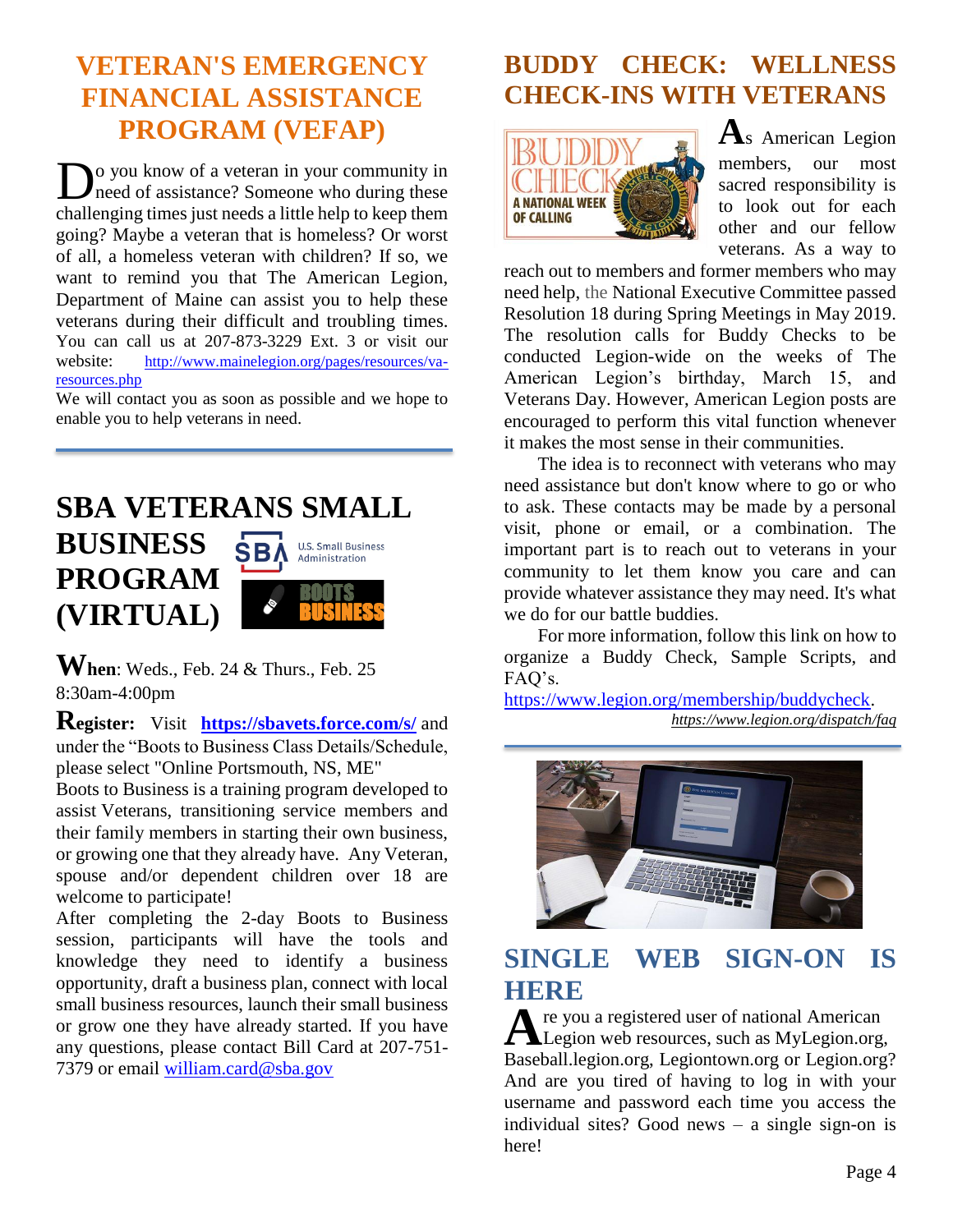To access the new single sign-on, you must reregister and set up a new password. And more importantly, confirm the response email.

You may have noticed that a new login screen became available Dec. 31 that requires you to reregister. Members and non-members will need to do this for a single sign-on and to continue accessing the valuable information and tools provided through the following American Legion web assets:

- MyLegion.org
- Legion.org
- Legiontown.org
- Centennial.legion.org
- Burnpit.us
- Baseball.legion.org

*(Note: this requirement does not currently apply to registered users of the Emblem Sales website.)*

This new single sign-on is Stage 1 of a multistage rollout that will allow The American Legion to provide a streamlined and better user experience within its web environment – and it begins with this initial step of re-registering. Thank you for taking this first step in a series of exciting American Legion web features that are to come on MyLegion.org and Legion.org.

#### **How to begin the re-registration process:**

1. Click the "Sign In" tab on any American Legion web property. You will be taken to the single sign-on site.

2. Click "Register as a new user." Fill in the entire form using your best contact email address and member ID (if applicable). All information you provide is kept safe and secure. 3. Enter and confirm your new password of choice. 4. Click "Finish" to receive your confirmation email. 5. Click the link to confirm your new account in the confirmation email sent (check your junk email inbox). The provided email will be from [sso@legion.org.](mailto:sso@legion.org)

#### **Your questions answered: Q: Why am I told my account no longer exists?**

**A:** The new platform that The American Legion is moving to requires each user to have a unique email address as the username. This, in conjunction with a move from a vendor proprietary system, which required us to renew accounts for all American Legion web properties. Please note that all member information is still within MyLegion, securely and safely housed.

**Q: Should I fill out the entire profile?**

**A:** Yes you should. By filling out the entire profile, especially your member ID, continued access to member-only benefits is ensured.

#### **Q: What if I haven't received the confirmation email after registering?**

**A:** Please attempt to log in. You will be taken to the Please Confirm page or click here to generate a new message for the email address used during registration. You may need to enter your email address manually if you go directly to the page.

**Q: What should I do if I confirmed my account but am still having trouble logging in? A:** Please verify that your new password is correct.

Look for more updates as The American Legion National Headquarters improves the web-user's experience in the months to come.

#### **IMPORTANT**

To complete the registration process you must confirm the response email sent from [sso@legion.org.](mailto:sso@legion.org)

> *The American Legion <https://www.legion.org/dispatch> January 11, 2021*



Momination forms must reach Department<br>Headquarters by January 31. The Canadian Headquarters by January 31. The Canadian Friendship Award shall be awarded to specific individuals who shall be war veterans within the accepted meaning of the term and members of an authentic veteran's organization in Canada.

The award shall be given to individuals in recognition of outstanding service in the field of veterans' affairs and in the development and perpetuation of the spirit of international goodwill and comradeship between The United States and Canada and between their veterans' organization and The American Legion.

To submit nomination(s) for the Canadian Friendship Award please click here or visit [http://www.mainelegion.org/pages/formsapplication](http://www.mainelegion.org/pages/formsapplications.php) [s.php.](http://www.mainelegion.org/pages/formsapplications.php) The nomination form and information is located under Award/Nomination Forms.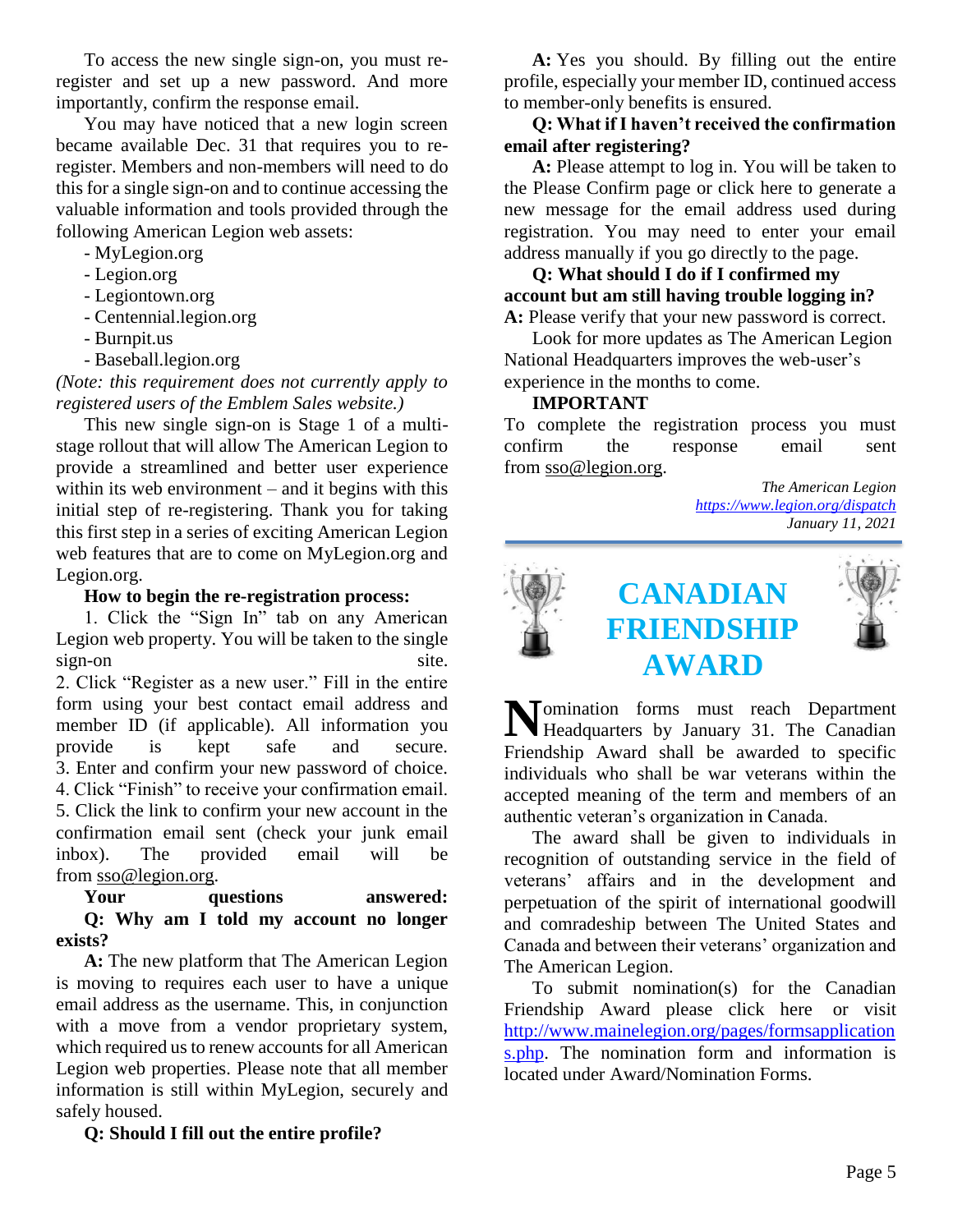# **INTERNATIONAL AMITY AWARD**

he International Amity Award nominations must The International Amity Award nominations must<br>reach Department HQ by January 31. The International Amity award shall be awarded to specific individuals who shall be war veterans within the accepted meaning of the term and members of an authentic veterans organization established in the territory of any of the nations associated as wartime allies of the United States of America.

The award shall be given to individuals in recognition of outstanding service in the field of veterans affairs and for service and contributions made in the development of international goodwill and comradeship between the United States, the ally and between their veterans organization and The American Legion.

To submit nomination(s) for the International Amity Award please click here or visit [http://www.mainelegion.org/pages/formsapplication](http://www.mainelegion.org/pages/formsapplications.php) [s.php](http://www.mainelegion.org/pages/formsapplications.php)



#### **[MEMBERSHIP IMPACT REPORTS](https://www.legion.org/membership/impact)**

he American Legion's success depends entirely on active membership, participation and volunteerism. The following monthly reports located on <https://www.legion.org/membership/impact> provide a summary of membership, participation and volunteerism making an impact in the lives of veterans, families and communities.  $\prod_{m}$ 

American Legion Posts can share the many ways Legionnaires are making a difference in their communities by **[submitting consolidated post reports](http://www.mylegion.org/)  [online](http://www.mylegion.org/)**. To visit the impact American Legion posts made throughout the vear, visit <https://www.legion.org/bythenumbers>

[https://www.legion.org/membership/impact.](https://www.legion.org/membership/impact)

### **MISSION BLUE POST ASSISTANCE PROGRAM**

t the 2020 Fall National Executive Committee At the 2020 Fall National Executive Committee<br>Meeting, Resolution #36, Subject: Mission Blue Post Assistance Program was approved. Posts impacted by a government's public health restrictions implemented in response to the COVID-19 pandemic may apply for a grant up to \$1,000. Posts must meet the following eligibility criteria:

• A post must have a current consolidated post report on file.

• A post must must have filed an IRS 990 within the prescribed due date.

• A post must have filed all other required forms and reports as prescribed by the departments.

• A post must have actively participated in one or more The American Legion(s) within the last 18 months.

• A post must have a financial need.

• A post must provide a certificate of insurance naming The American National Headquarters as an additional insured (copy of insurance declaration will be attached to application).

• A post must provide documentation indicating that the post is properly incorporated. The funds from this grant program shall be used exclusively for the following: Current and past due mortgage principal and interest or Current and past due real estate rents or Current and past due insurance premiums or Current and past due utilities.

The American Legion posts receiving this grant are required to submit a true and accurate report outlining how the funds were used, signed by the post finance officer, and certified by the post commander or post adjutant within six-months of receipt of the grant funds or no later than February 22, 2022. Whichever comes first.

To access instructions and application [Click Here](https://www.legion.org/documents/pdf/Mission_Blue_PAP_Application_1.pdf) or

visit [https://www.legion.org/documents/pdf/Mission\\_Blue\\_PAP\\_Applicati](https://www.legion.org/documents/pdf/Mission_Blue_PAP_Application_1.pdf) [on\\_1.pdf](https://www.legion.org/documents/pdf/Mission_Blue_PAP_Application_1.pdf)

### **AMERICAN LEGION FAMILY TAKE NOTICE!**

# Maine American Legion welcomes all of you to be part of the Official 2021 Annual Convention Yearbook

**howcase your Post, District, Unit, Squadron,**  Showcase your Post, District, Unit, Squadron, Sand Chapter by sponsoring ad space in the **2021 Annual Convention Yearbook. Individual**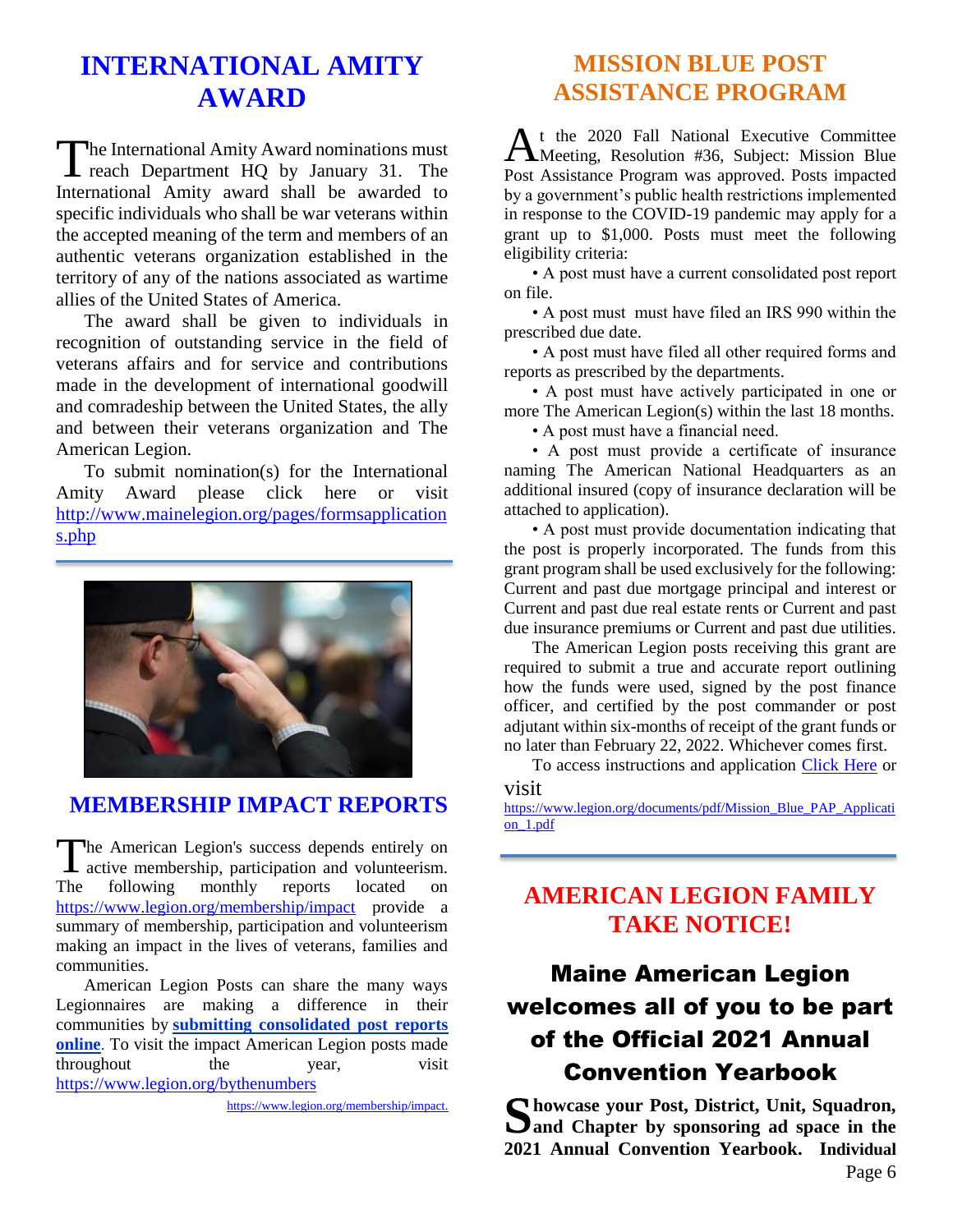**donations are also welcomed and appreciated with all individual and business names listed in the "Business & Individual Donors" page of the yearbook.** 

To donate or sponsor ad space in the 2021 Convention Yearbook in support of Maine Veterans, please [click here](http://www.mainelegion.org/media/YEARBOOK/Maine_AL_Convention_Yearbook_Sponsorship_Req._Form11_FILLABLE.pdf) to download a copy of the Convention Yearbook Sponsorship Request Form and follow specifications & submission instructions. You may also visit [www.mainelegion.org](http://www.mainelegion.org/) and click on the image of Maine American Legion Convention Yearbook Request Form.

For questions or assistance in submitting your ad, please call Department HQ at 207-873-3229 Ext. 2.

**Click on the image below or visit [www.mainelegion.org](http://www.mainelegion.org/) and check out the Digital Version of the Maine American Legion 2020 Convention Yearbook!**





### **COMPUTER 101**

**C**omputer 101 is a resource aiming to help those who wish to learn basic skills with the

powerful technology of today's world. Increased proficiency with computers and the Internet has positive outcome across all fronts, both personally and professionally.

### **HOW TO BACKUP YOUR COMPUTER**

#### *Why you should backup your files*

In today's fast-paced world, backing up your files is of the utmost importance. Typically music, movies, films, data files, projects, and photos are all stored in one place – your computer. Laptops and desktops have decreased in cost, and the amount of storage inside them has increased greatly over the last few years. Unfortunately having all of your data in only one place is dangerous.

Computer loss, theft, natural disaster, and accidental deletion, are just some of the ways that you can lose the data you've spent so long creating and accumulating. The only way to prepare for the unexpected is to have a good backup strategy in place. There are many different ways to backup your computers, and using multiple forms of backup will minimize the risk of ever losing your valuable files.

#### *What is a Computer Backup?*

The simplest definition of a computer backup is an exact copy. In the case of computer files, we are referring to copies of the original files that you have on your laptop, desktop, or external drive. Creating a backup of original content means having that data saved in two places, but it's also important to make sure that those two places aren't on the same type of device. For example, if you have 3 copies of a working document on your computer, if your computer crashes, you will still lose all three. This makes the backup method and medium, an important thing to consider for your backup strategy!

#### *Can I Use Thumb Drives for Backup?*

Technically, yes. In most cases, a simple thumb drive (or flash drive) is the first way most people save their data. Thumb drives are easy to transport, work with most computers, and are relatively small. That makes them a great way to save small amounts of data like presentations or working documents. It's also easy to give them to others, making them great for collaborative projects.

The downside to thumb drives is that they are usually very small and often are not very dense (meaning, they cannot store a lot of data). This makes them problematic for a few reasons. If your thumb drive is small it's easy to lose. If you lose your thumb drive then you're no longer backed up! Not having a lot of storage density is also problematic, as typically a thumb drive will not be able to hold all of the data that is on your computer. For all of those reasons thumb drives are not an ideal solution for backing up your computer.

#### *So How Should I Backup My Computer?*

If it sounds overwhelming and complicated, then you're starting to understand the complexity of the problem. That's the bad news. The good news is that there are a lot of options out there to help, and they aren't very complicated at all, once you are a little familiar with them. Making backups is much easier and less expensive than trying to recover files from a broken hard drive. Not to mention if your hard drive has been lost, damaged, or stolen, backups are the only way that you can recover the data that was on them.